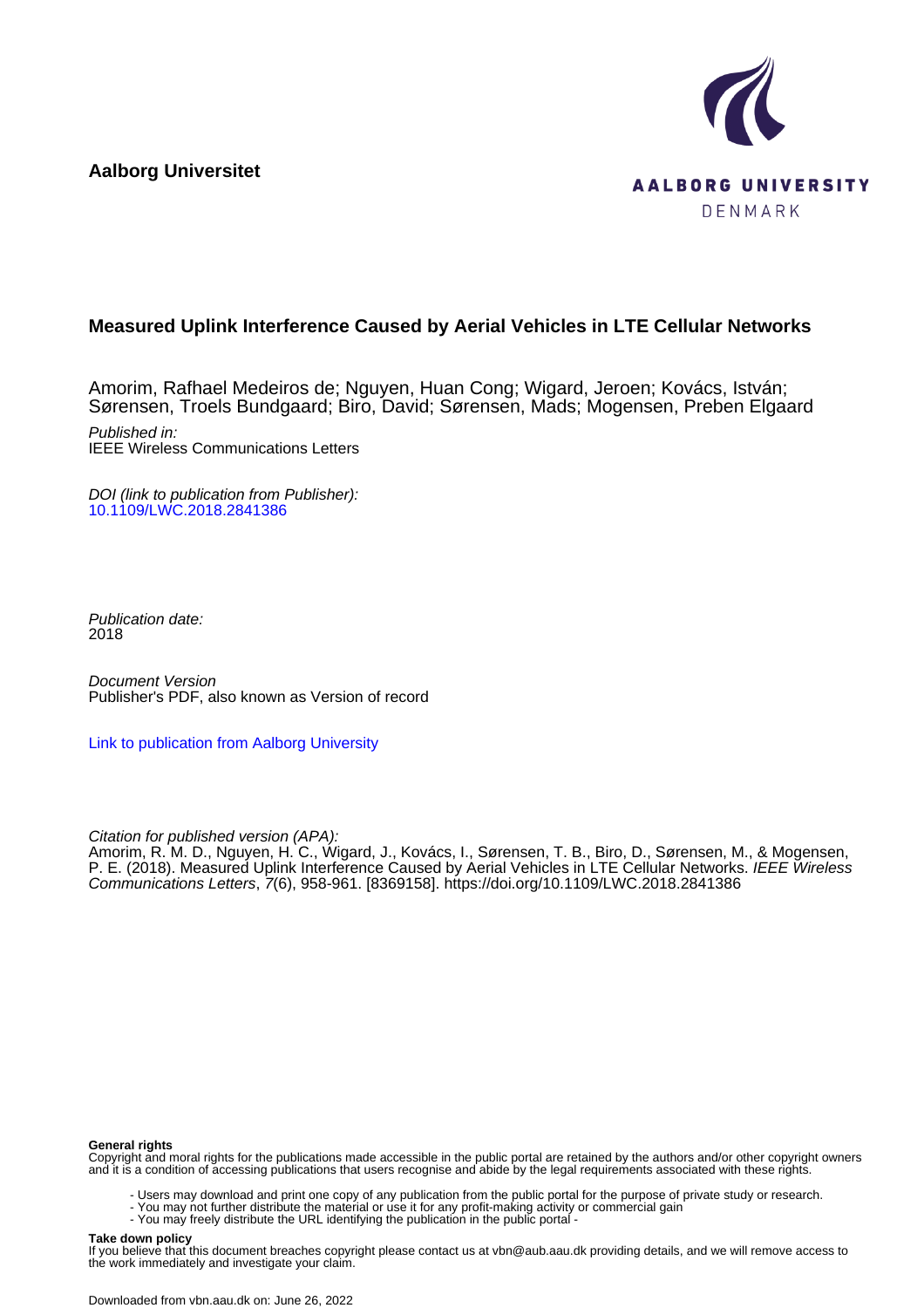# Measured Uplink Interference Caused by Aerial Vehicles in LTE Cellular Networks

Rafhael A[m](https://orcid.org/0000-0003-0757-0850)orim<sup>®</sup>, Hua[n](https://orcid.org/0000-0001-6408-2058) Nguyen<sup>®</sup>, Jeroen Wigard, István Z. Kovács, Troels B. Sørensen, David Z. Biro, Mads Sørensen, and Preben Mogensen

*Abstract***—Aerial users, such as unmanned aerial vehicles (UAVs), experience different radio propagation conditions than users on the ground. This is a concern regarding the integration of such users into cellular networks in the near future. This letter investigates the impact of uplink transmissions from an aerial user equipment. Full buffer transmissions were performed by a device at ground level and also flying attached to a UAV at 100 m height. The field measurements show a higher number of cells affected by the aerial transmission, with an increase of up to 7.7 dB in the interference over thermal noise in cells within 15 km of the test location. This letter also assesses two strategies to reduce the uplink interference caused by aerial users: 1) UAV's cruise height control and 2) directional transmissions. Results show the directional transmission is a more promising technique, and has the advantage of not reducing the uplink received power.**

*Index Terms***—UAVs, air to ground channel, aerial communication.**

# I. INTRODUCTION

**U**NMANNED Aerial Vehicle (UAVs), also known as drones, are experiencing a market surge boosted by technological developments in recent years. Data connectivity is one of the key enablers for beyond visual line-of-sight (BVLOS) flight ranges, which can help to unleash an emerging potential. Besides the control link between UAVs and their users, many applications may require high data rate connectivity, such as surveillance, infrastructure monitoring, and

Manuscript received February 5, 2018; revised May 8, 2018; accepted May 17, 2018. Date of publication May 30, 2018; date of current version December 14, 2018. This work was supported by SESAR Joint Undertaking through the European Union's Horizon 2020 Research and Innovation Programme under Grant 763601. The associate editor coordinating the review of this paper and approving it for publication was P. A. Dmochowski. *(Corresponding author: Rafhael Amorim.)*

R. Amorim, H. Nguyen and T. B. Sørensen are with the Wireless Communications Networks Section, Department of Electronic Systems, Aalborg University, 9220 Aalborg, Denmark (e-mail: rma@es.aau.dk; hcn@es.aau.dk; e-mail: tbs@es.aau.dk).

J. Wigard and I. Z. Kovács are with Nokia Bell Labs Aalborg, 9220 Aalborg, Denmark (e-mail: jeroen.wigard@nokia-bell-labs.com; istvan.kovacs@nokiabell-labs.com).

D. Z. Biro is with the Department of Technology, Service Development, Analytic Platforms, Telenor, 9000 Aalborg, Denmark (e-mail: dazb@telenor.dk).

M. Sørensen is with the Department of Network Services, Telenor, 9000 Aalborg, Denmark (e-mail: mds@telenor.dk).

P. Mogensen is with the Wireless Communications Networks Section, Department of Electronic Systems, Aalborg University, 9220 Aalborg, Denmark, and also with Nokia Bell Labs Aalborg, 9220 Aalborg, Denmark (e-mail: pm@es.aau.dk).

Digital Object Identifier 10.1109/LWC.2018.2841386

media streaming [\[1\]](#page-4-0). Cellular networks are ubiquitous, have a ready-to-market implemented infrastructure and are capable of supporting broadband applications. Therefore, they arise as natural candidates to provide UAVs's connectivity.

The Third Generation Partnership Project (3GPP) has opened a work item on enhanced support for aerial vehicles [\[2\]](#page-4-1) to set common ground for performance evaluation of such devices. At the time of writing, current channel models are assumed to be height dependent and approximate free space propagation as UAV moves up. Galkin *et al.* [\[3\]](#page-4-2) use stochastic geometry to show that the aerial devices present higher line-of-sight (LOS) probability than users on the ground. Preliminary results in [\[4\]](#page-4-3) and [\[5\]](#page-4-4) indicate this may change the interference patterns commonly observed in cellular networks.

Understanding how less severe path losses impact the performance of both new aerial and legacy users is a topic of interest for network operators [\[6\]](#page-4-5). This letter is focused on the performance assessment of uplink (UL) transmissions, i.e., from the user equipment (UE), either ground or aerial, to the base station (BS). Previous studies in [\[7\]](#page-4-6) and [\[8\]](#page-4-7) use downlink (DL) field measurements to estimate the UL interference power observed by the neighbor cells detected in the experiment. Results indicate a significant increase in the UL interference power as a function of the UE height.

In this letter, UL field measurements were performed in a rural area in Denmark, using a commercial Long-Term Evolution (LTE) carrier at 800 MHz. A test phone performed transmissions at two different heights: on ground level and attached to an airborne UAV at 100 m, a height compatible with many UAV's commercial applications. A collaboration with the network operator enabled the assessment of the impact of such transmissions in all the cochannel cells within a 15 km radius area. Based on the observations, this letter discusses the challenges of implementing interference coordination techniques and presents two other possible countermeasures to the high interference. The first, UAV cruise height control, is based on observations made in [\[9\]](#page-4-8) and [\[10\]](#page-4-9) that UAVs' height may be optimized, offering a trade off between throughput and interference in adjacent cells. The second strategy, directional array of antennas at the UAV, tries to minimize the interference without sacrificing the user throughput based on evidences presented in [\[11\]](#page-4-10).

The remainder of this letter is organized as follows: Section [II](#page-2-0) addresses the setup and details of the field mea-surements; Section [III](#page-2-1) shows the measured results and discuss their implications. Final remarks are found in Section [IV.](#page-4-11)

2162-2345 © 2018 IEEE. Translations and content mining are permitted for academic research only. Personal use is also permitted, but republication/ redistribution requires IEEE permission. See http://www.ieee.org/publications\_standards/publications/rights/index.html for more information.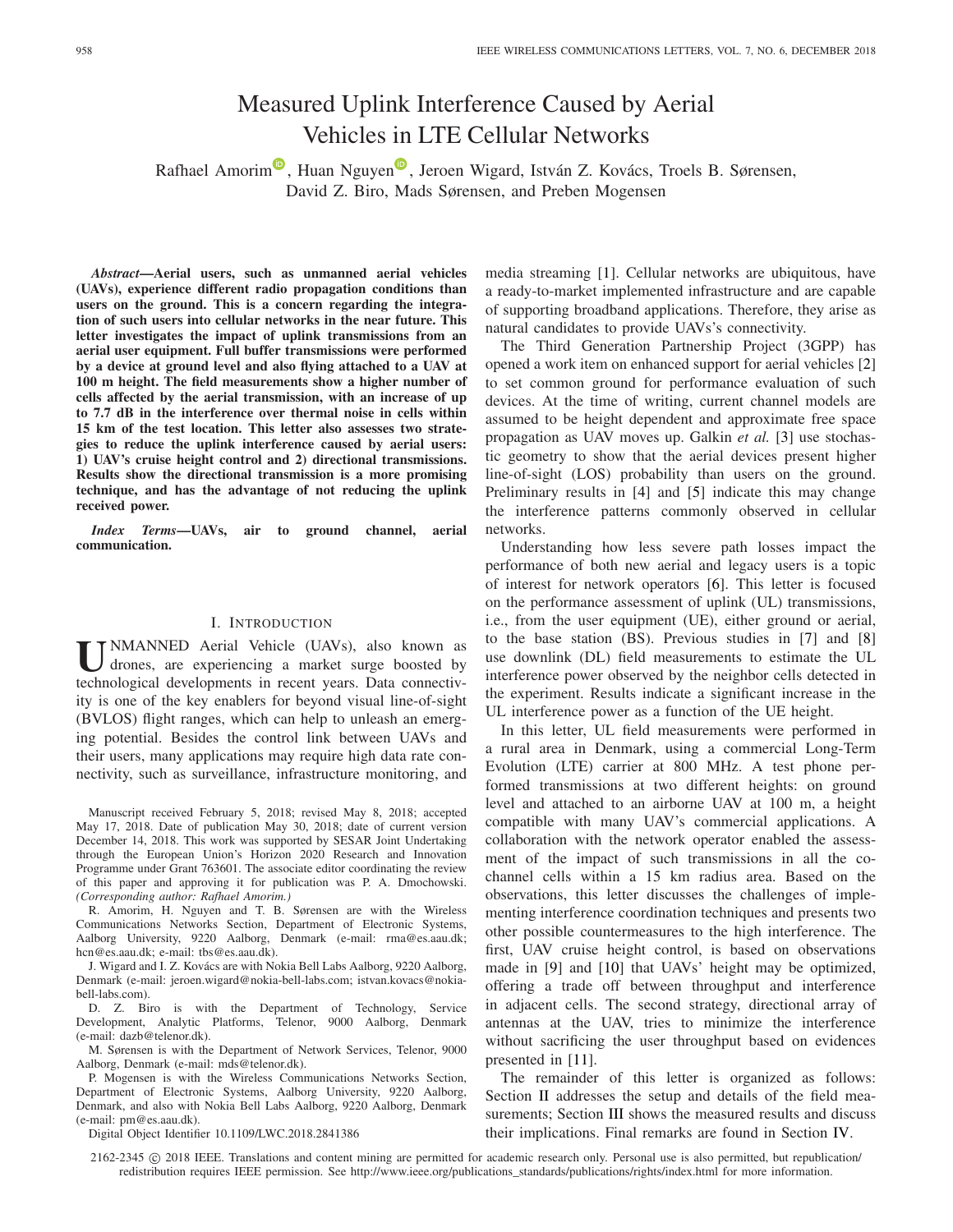TABLE I MONITORED CELLS INFORMATION

<span id="page-2-2"></span>

|                    | Average | Minimum | Maximum |
|--------------------|---------|---------|---------|
| Height (meters)    |         |         |         |
| Downtilt (degrees) |         |         |         |

#### II. FIELD MEASUREMENTS SETUP

# <span id="page-2-0"></span>*A. Network Scenario*

The monitored area includes 50 live operating cells distributed over 17 sites. Reference information for the base stations, such as average, maximum and minimum values for antennas downtilt and transmitter heights, is found in Table [I.](#page-2-2) In order to minimize the impact to and from other users in the network, the measurements were performed at night, between 2-5 AM. In this time window, the average UL cell measured in the two weeks previous to the test was only 2 percent.

# *B. Test Device and Operation*

The tests were carried out with an R&S QualiPoc<sup>1</sup> Android smartphone. In order to obtain a full-buffer behavior, a large test file (approximately 400 MB) was repeatedly transmitted by the device, that was locked to a 10 MHz LTE carrier in the 800 MHz band. The tests, which had 15 minutes of duration, were repeated three times for each of the two cases: the terrestrial UE (TUE), from a static ground position at 1.5 m, and the airborne UE (AUE) at 100 m, with the smartphone attached to a UAV flying in circles of 7 m radius.

# *C. Measurements*

For this analysis the interference over thermal noise power (IoT) in the network cells was provided by the telecom operator. This performance indicator reports the median of the noise rise in LTE Physical Uplink Shared Channel (PUSCH) [\[12\]](#page-4-12) sub-bands over periods of 15 minutes. For each test, starting and ending time were synchronized with the report generated at the base stations.

Reports were also collected by the phone software. UL measurements include phone's average transmit power, number of Physical Resource Blocks (PRBs) used and throughput in PUSCH channel. DL measurements include physical cell indicator (PCI) and reference signal received power (RSRP) [\[12\]](#page-4-12) for the serving cell and for some detected neighbors. During the trials, sampling rates observed were around 0.8-2 Hz.

### III. RESULTS AND DISCUSSION

<span id="page-2-1"></span>Before comparing the impact on UL in the two cases, it is important to understand how these transmissions compare to each other, especially regarding the transmit power. Figure [1](#page-2-4) shows the CDF of three metrics recorded by the phone across all tests: UL transmit (Tx) Power, PRBs used in PUSCH Channel and PUSCH throughput. Despite UL power control in LTE base stations, UE is transmitting close to its maximum power, 23 dBm, in both cases, indicating a power-limited

<span id="page-2-3"></span>1More information about the Qualipoc software in https:// www.rohdeschwarz.com/us/brochure-datasheet/qualipoc\_android/.



<span id="page-2-4"></span>Fig. 1. Cumulative Density Function (CDF): Recorded Tx Power, PRB usage and UL throughput for the transmissions using the terrestrial user equipment (TUE) and the airborne user equipment (AUE).

throughput due to the path loss. A slightly lower average output power, 22.8 dBm, is observed by the AUE, compared to the TUE (23.0 dBm). In addition, TUE and AUE also show similar average resource usage, occupying 42.8 and 40.8 PRBs respectively, which indicates similar power spectral density in both cases. Also, the bandwidth used was close to the maximum number of PRBs available for PUSCH in a 10 MHz bandwidth (46), corroborating the assumption of low network load generated by other users.

Despite these similarities, the median throughput obtained during aerial transmissions is 32.5 percent higher than that observed at ground level (18.9 versus 14.2 Mbps). This can be attributed to lower coupling losses, as indicated by the phone reports. The AUE case reported higher average Modulation and Coding Scheme (MCS) than the TUE case, 23.7 versus 18.7, and higher median serving cell DL Reference Signal Received Power (RSRP), *−*94 dBm versus *−*101 dBm. It is worth noting that the TUE and the UAV are not connected to the same serving cell. The TUE's serving cell is 3.8 km away, but the AUE made a handover to a farther serving cell (13.7 km away) after taking off, probably because its new elevated position was in a low gain region of the closest cell's antenna.

The IoT was evaluated to quantify the impact of such transmissions to the cells in the vicinity. The average IoT for each base station across the three tests was used as a metric for comparison. The previous two weeks of measurements, within the same time frame (2-5 AM), was used as a baseline value for each cell. If the IoT for either AUE or TUE exceeds the 99th percentile of the baseline, the cell is considered an Interference Victim Cell (IVC). This is motivated on the ground that it is more likely that the transmissions of the test device caused the outlier, rather than statistical variation.

A total of 20 cells were classified as IVCs. Fig. [2](#page-3-0) shows all IVCs ranked by the higher IoT in the AUE test. The same figure shows the boxplots for the IoT distribution in the baseline data for each IVC. The IoT reference line at 1.6 dB marks the highest IoT baseline value observed. It is possible to see that the IoT caused by the AUE is much higher than that caused by a similar transmission at ground level. For instance, only in 6 cells the IoT caused by the TUE is above the 1.6 dB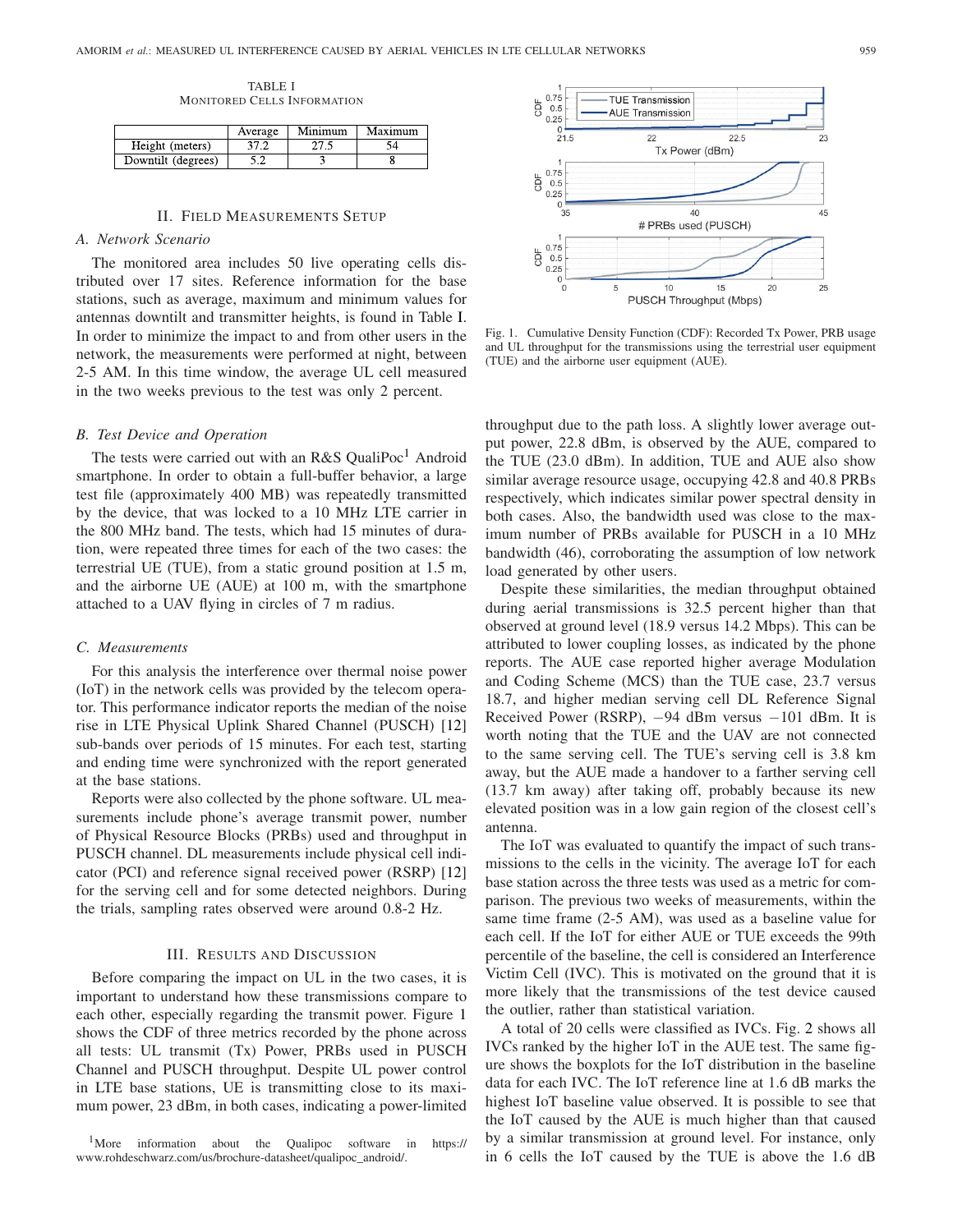

Fig. 2. Interference over Thermal Noise (IoT) per Interference Victim Cells (IVCs). IVCs indexes are ranked by higher IoT values.

<span id="page-3-0"></span>

<span id="page-3-1"></span>Fig. 3. IVC cells map distribution. Numbers identify the IVC index.

reference line, while 18 cells exceed this threshold for the AUE transmission. The average IoT increase is 3.7 dB, with peaks between 7.1 and 7.7 dB (IVCs 1, 2, 3 and 5), in spite of the downtilted antennas, which should partially reject the transmission received from the UAV.

Fig. [3](#page-3-1) shows the spatial distribution of the IVCs on the map. IVCs 7, 18 and 19 are located behind a hill from the test location perspective, and interference prediction tools would not account for harmful signal levels originated by the test location. This effect will be especially important for interference prediction in urban areas, where buildings are accounted for significant interference containment.

Predefining the set of neighbor cells for interference coordination will be difficult as results indicate the set of impacted cells varies with height. Moreover, optimizing a coordinated scheduling for AUE over such a large set of impacted cells would lead to significant reduction in overall resource availability in the network. Besides, it may be too complex to be performed in real time, especially when several UAVs are using broadband services at the same time. This letter analyses two strategies to mitigate the interference caused by an AUE without dealing with resource coordination: 1) cruise height control and 2) directional antennas transmission.

The radio reports collected by the UE may provide valuable information to estimate the IoT reduction that can be



<span id="page-3-2"></span>Fig. 4. IoT versus downlink reference symbol received power (RSRP) from neighbor cells.

achieved by both techniques. The DL RSRP seems to provide good estimation for the coupling losses between UE and surrounding cells, despite the frequency duplexing [\[8\]](#page-4-7). Fig. [4](#page-3-2) shows how DL RSRP measurements correlate to IoT values, for the cells the phone was able to detect. It is possible to see that the regression line performs a good estimation for the potential UL interference power. It is important to note that cells outside the monitored area were also detected by AUE with high RSRP. The most significant case was observed at a cell located approximately 30 km from the test location, whose median RSRP of *−*97 dBm estimates an IoT of about 8 dB.

Results in [\[4\]](#page-4-3) and [\[6\]](#page-4-5) indicate a negative effect of increasing UAV height in DL interference. Assuming the network and the AUE can negotiate the cruise height, constrained to UAV's application requirements, it is possible to reduce the interference power in both UL and DL. In this letter it is estimated the UL IoT reduction obtained by decreasing AUE's height to 50 and 25 m. For this calculation, it is first estimated the path loss difference between 100 m (test height) and the two target heights (50 m and 25 m) using the channel model proposed in [\[5\]](#page-4-4). Then, the IoT reduction correspondent to such decrease in received power is estimated by applying the linear relation given by the slope of the line in Fig. [4.](#page-3-2) No changes in BSs's antenna gains are considered, as changes in the elevation angle are assumed negligible due to the distances between most IVCs and the test location  $(>10 \text{ km})$  [\[13\]](#page-4-13). If this calculation results in a very low estimated IoT for a given cell, the baseline median for that cell is used as a lower boundary to account for residual IoT in the network.

Results are shown in Fig. [5,](#page-4-14) where it is possible to see that lower AUE heights lead to smaller IoT at the IVCs. At 50 m, the estimated IoT is on average 2.1 dB higher than the values measured for the TUE. This value decreases to 0.9 dB at 25 m. Nevertheless, this solution reduces the serving cell RSRP that would drop from *−*94 dBm, at 100 m, to *−*99 dBm (50 m) and *−*104 dBm (25 m), which indicates a trade-off between interference and AUE throughput.

The other solution relies on the fact most commercial UAVs are not restricted to small form factor and therefore they may